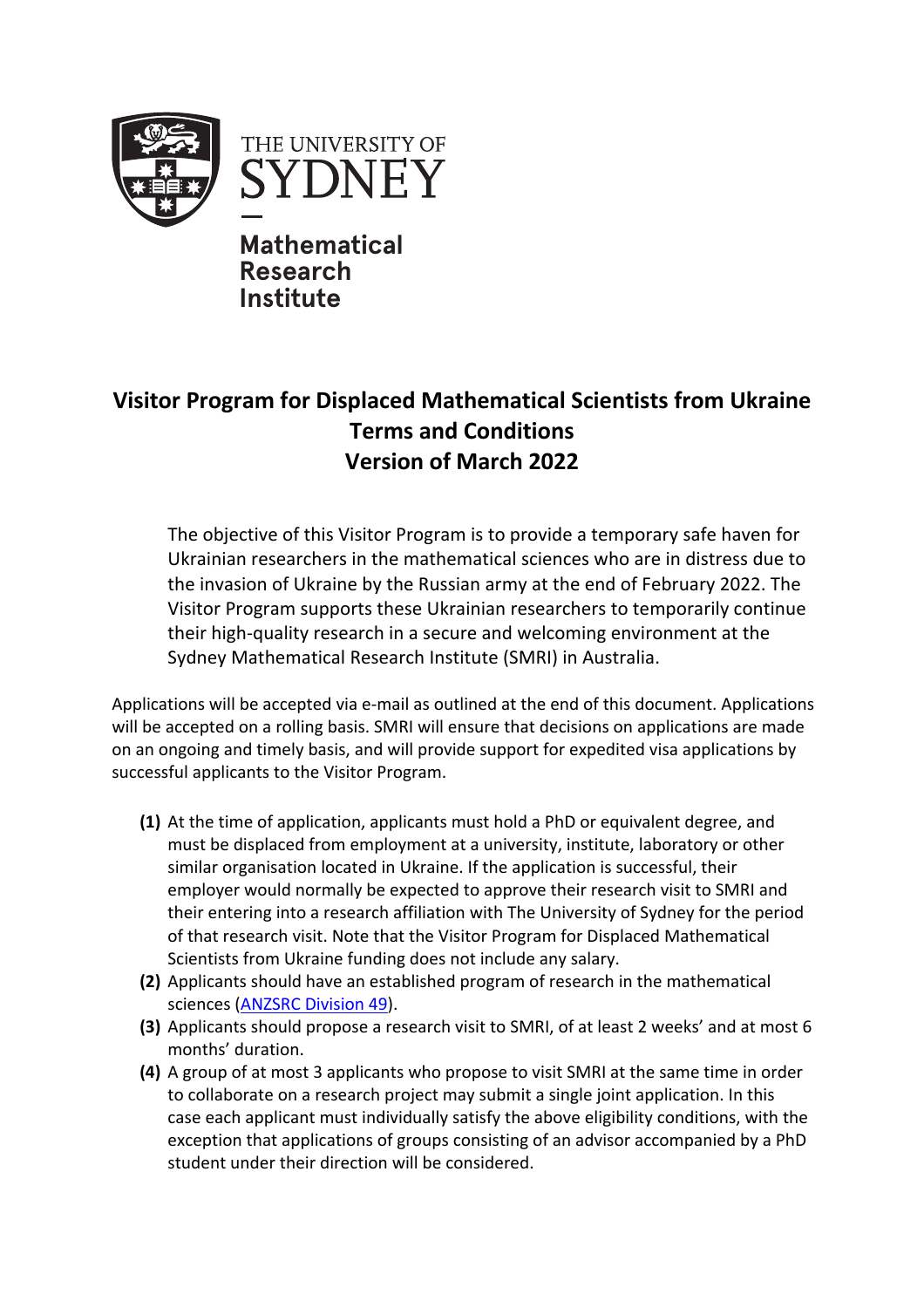- **(5)** Applicants whose proposed projects involve collaboration with academic staff members of The University of Sydney must identify one such staff member who has agreed to be designated the host of their proposed visit. Hosts will be contacted to confirm their support for the visit, including any potential financial contribution, and their comments will be taken into account in assessing the benefit of the proposed visit. Note: An answer to this item is not required.
- **(6)** Applicants whose proposed projects involve collaboration with mathematical scientists based elsewhere in Australia, and who wish to continue their stay in Australia at another institution at the end of their visiting period at SMRI, must identify one such staff member who has agreed to be designated the host of their proposed visit. Hosts will be contacted to confirm their support for the visit, including any potential financial contribution, and their comments will be taken into account in assessing the benefit of the proposed visit. Note: An answer to this item is not required.
- **(7)** Applicants must nominate two academic referees who are not among the hosts of the proposed visit and who are willing to be contacted by the Chair of the SMRI Scientific Advisory Committee for their confidential comments on the applicant's research track record, if requested, in the month following receipt of the application. Members of the Scientific Advisory Committee of SMRI are eligible to act as referees, in accordance with the committee's policy on conflicts of interest, and provided they are not among the hosts of the proposed visit.

Successful applications will be selected by the SMRI Scientific Advisory Committee, as named on the website, and other expert colleagues as required. The selection criteria are:

- Applicant's research track record, assessed relative to opportunity (taking into account time since PhD and any research career interruptions).
- Benefits of the proposed visit, including any associated activity, for Australian research in the mathematical sciences.
- Considerations of diversity, equity and inclusion in relation to, for example, field of research within the mathematical sciences, gender of applicant and host(s), and number of years post PhD of applicant and host(s).

Applications from female and gender-diverse researchers, and from researchers belonging to other groups which are underrepresented in the mathematical sciences, are particularly encouraged.

Successful applicants will be able to use a research office and the other facilities of SMRI.

Successful applicants who are not Australian or New Zealand citizens or Australian permanent residents will be assisted by University of Sydney staff in their application for an Australian visa suitable for their research activities, which is a prerequisite of the International Visitor Program. Their spouse and children are included in this visa application.

Successful applicants may receive funding of up to A\$1000 per week, up to a maximum of A\$26,000 (paid in instalments), to assist with accommodation and other local expenses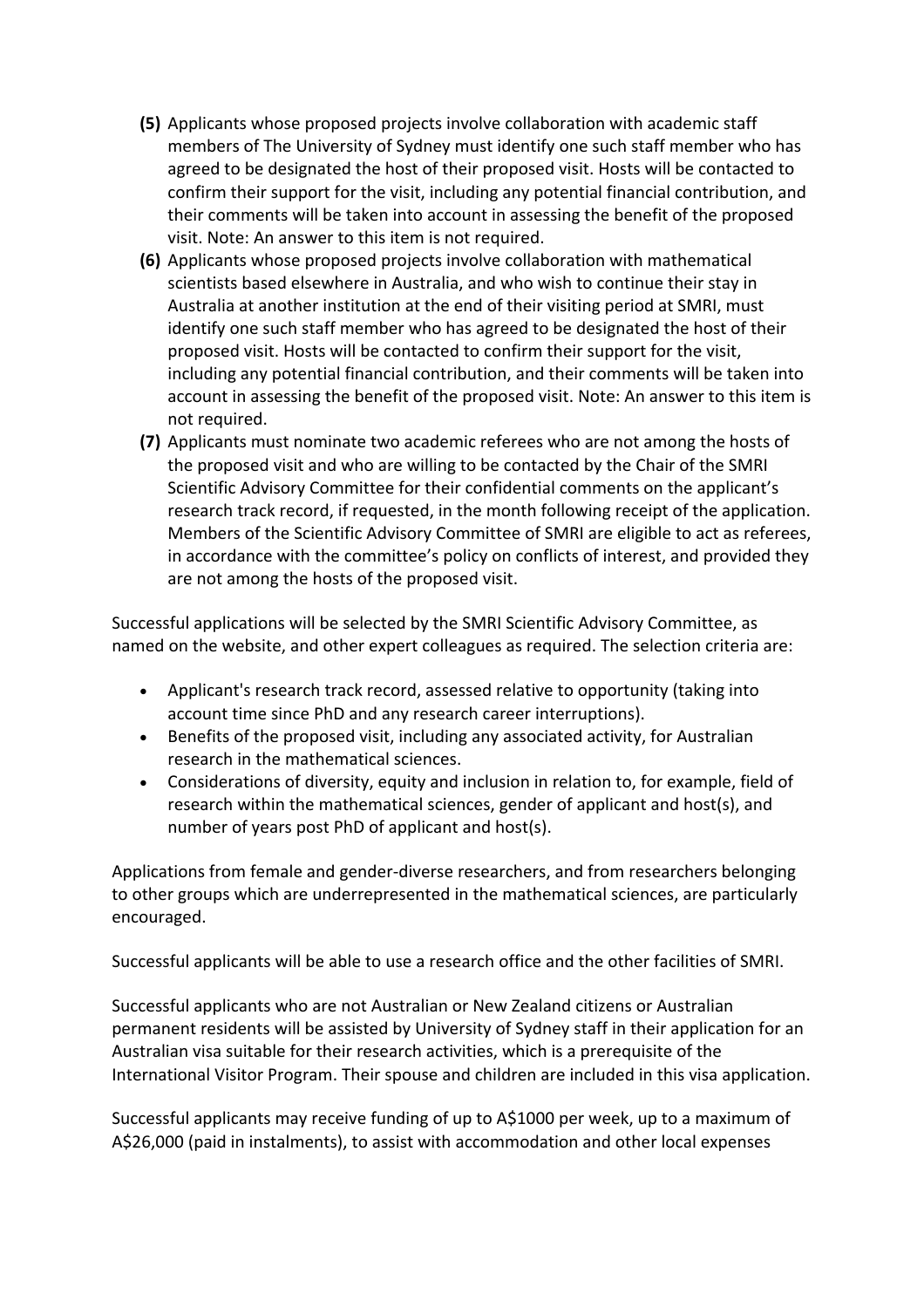during their visit. If applicable, a family allowance of up to A\$1000 per month will be granted.

In addition, they may obtain reimbursement of one return economy airfare or equivalent amount up to a maximum amount depending on the country of origin, and one visa application fee if appropriate. If required, they can be assisted by SMRI staff in locating suitable accommodation for their stay in Sydney, as well as childcare and school options for those travelling with children. Note that all benefits depend on a signed agreement with The University of Sydney, identity verification, and the presentation of receipts in the case of airfare or visa fee reimbursement.

By submitting an application you consent that the information may be shared with SMRI staff and Scientific Advisory Committee members as well as with the nominated host, if necessary. This information will not be used for any purpose other than the ranking and selection of applicants and the compiling of anonymised reports on the selection process. A list of successful applicants, with the dates and other details of their visits, will be posted on the Institute's website.

To apply, please email **smri.exec@sydney.edu.au** with the following information and PDF attachments, for each applicant involved:

- Personal details: full name as used professionally, home (residential) address, telephone number, gender, Aboriginal or Torres Strait Islander status, disabilities requiring work-related adjustment (if any).
- Primary six-digit Field of Research code in the **ANZSRC 2020 classification** (see below) and verbal summary of areas of research interest and expertise (comma-separated list, max 25 words).
- [Attached as a single PDF file] Up-to-date CV including current employment, date of PhD completion, details of any research career interruptions, and a full publication list.
- [Attached as a single PDF file] 1–2 page outline of a proposed research visit to SMRI meeting the above conditions, including proposed arrival and departure dates, some details of the research project(s) you will work on at SMRI. If applicable, including current or potential collaborators in Australia, and any other confirmed or potential sources of funding for the visit.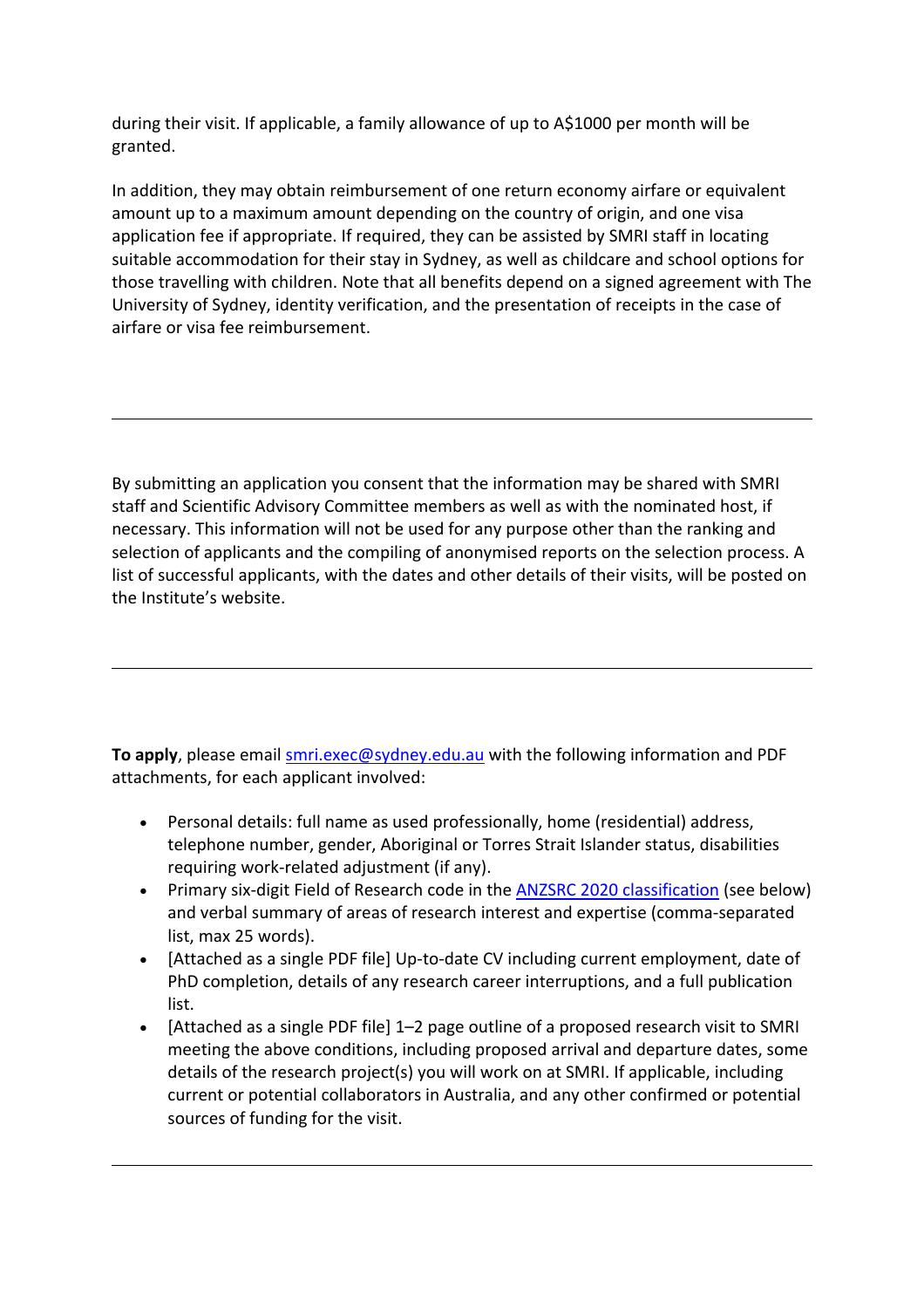## **ANZSRC 2020 – Division 49 Mathematical Sciences**

Applied mathematics: 490101 Approximation theory and asymptotic methods 490102 Biological mathematics 490103 Calculus of variations, mathematical aspects of systems theory and control theory 490104 Complex systems 490105 Dynamical systems in applications 490106 Financial mathematics 490107 Mathematical methods and special functions 490108 Operations research 490109 Theoretical and applied mechanics 490199 Applied mathematics not elsewhere classified Mathematical physics: 490201 Algebraic structures in mathematical physics 490202 Integrable systems (classical and quantum) 490203 Mathematical aspects of classical mechanics, quantum mechanics and quantum information theory 490204 Mathematical aspects of general relativity 490205 Mathematical aspects of quantum and conformal field theory, quantum gravity and string theory 490206 Statistical mechanics, physical combinatorics and mathematical aspects of condensed matter 490299 Mathematical physics not elsewhere classified

Numerical and computational mathematics:

490301 Experimental mathematics

490302 Numerical analysis

490303 Numerical solution of differential and integral equations

490304 Optimisation

490399 Numerical and computational mathematics not elsewhere classified

Pure mathematics: 490401 Algebra and number theory 490402 Algebraic and differential geometry 490403 Category theory, K theory, homological algebra 490404 Combinatorics and discrete mathematics (excl. physical combinatorics) 490405 Group theory and generalisations 490406 Lie groups, harmonic and Fourier analysis 490407 Mathematical logic, set theory, lattices and universal algebra 490408 Operator algebras and functional analysis 490409 Ordinary differential equations, difference equations and dynamical systems 490410 Partial differential equations 490411 Real and complex functions (incl. several variables) 490412 Topology 490499 Pure mathematics not elsewhere classified